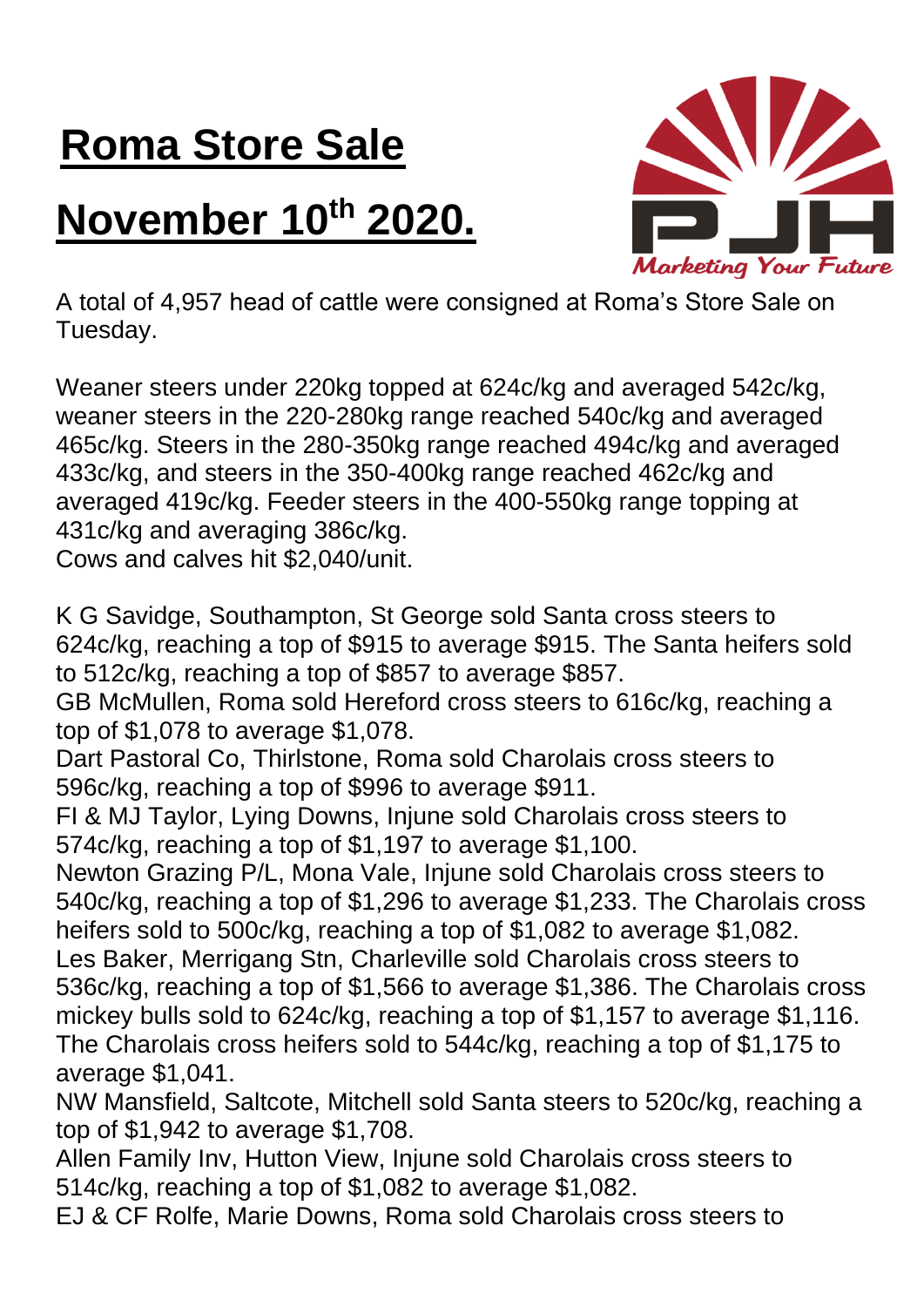502c/kg, reaching a top of \$1,579 to average \$1,384. The Charolais cross heifers sold to 472c/kg, reaching a top of \$1,470 to average \$1,335. G & B Terry Enterprises, Lerida, Winton sold Brahman cross steers to 500c/kg, reaching a top of \$1,262 to average \$1,200.

Nallea Co (C/I & P Chandler) & AI & C Chandler, Russell Park, Surat sold Charolais cross steers to 496c/kg, reaching a top of \$1,988 to average \$1,250. The Charolais cross heifers sold to 494c/kg, reaching a top of \$1,270 to average \$1,183.

Whitton Cattle Co, Myrtleville, Injune sold Charolais cross steers to 494c/kg, reaching a top of \$1,564 to average \$1,503. The Charolais cross heifers sold to 452c/kg, reaching a top of \$1,371 to average \$1,316.

BM & MM & BD & LT Leahy, Woodlands, Jackson sold Angus cross steers to 476c/kg, reaching a top of \$1,591 to average \$1,525.

B R Sinnamon, Tin Hut, Jackson sold Angus steers to 462c/kg, reaching a top f \$1,479 to average \$1,479.

BC Stinson, Bonarby, Mungallala sold Charolais cross steers to 448c/kg, reaching a top of \$1,701 to average \$1,540.

Maranoa Downs Grazing Co, Ravens Court, Mitchell sold Euro cross steers to 446c/kg, reaching a top of \$1,276 to average \$1,276. The Euro cross heifers sold to 440c/kg, reaching a top of \$1,628 to average \$1,289. The Droughtmaster cross cows sold to 321c/kg, reaching a top of \$1,848 to average \$1,666.

Spreadborough Past Co, Finsbury Park, Roma sold Droughtmaster cross steers to 429c/kg, reaching a top of \$1,680 to average \$1,625.

Winnathoola Pastoral Co, Winnathoola, Wallumbilla sold Angus cross steers to 428c/kg, reaching a top of \$2,500 to average \$2,098.

Robert Arthur Pollock, Carlton, Roma sold Droughtmaster steers to 426c/kg, reaching a top of \$1,829 to average \$1,809.

GM & AC Boland, Little Bracco, Roma sold Gelbvieh cross steers to 413c/kg, reaching a top of \$1,762 to average \$1,762.

Stanford Grazing, Wununa, Roma sold Brahman steers to 410c/kg, reaching a top of \$1,930 to average \$1,708.

Barry York, Waratah, Roma sold Charolais cross steers to 377c/kg, reaching a top f \$2,271 to average \$2,168.

Wason Past Co (EU), Summerset, Roma sold Hereford cross steers to 368c/kg, reaching a top of \$2,056 to average \$2,004.

Heifers under 220kg topped at 548c/kg and averaged 445c/kg, while heifers in the 220-280kg range topped at 496c/kg and averaged 449c/kg.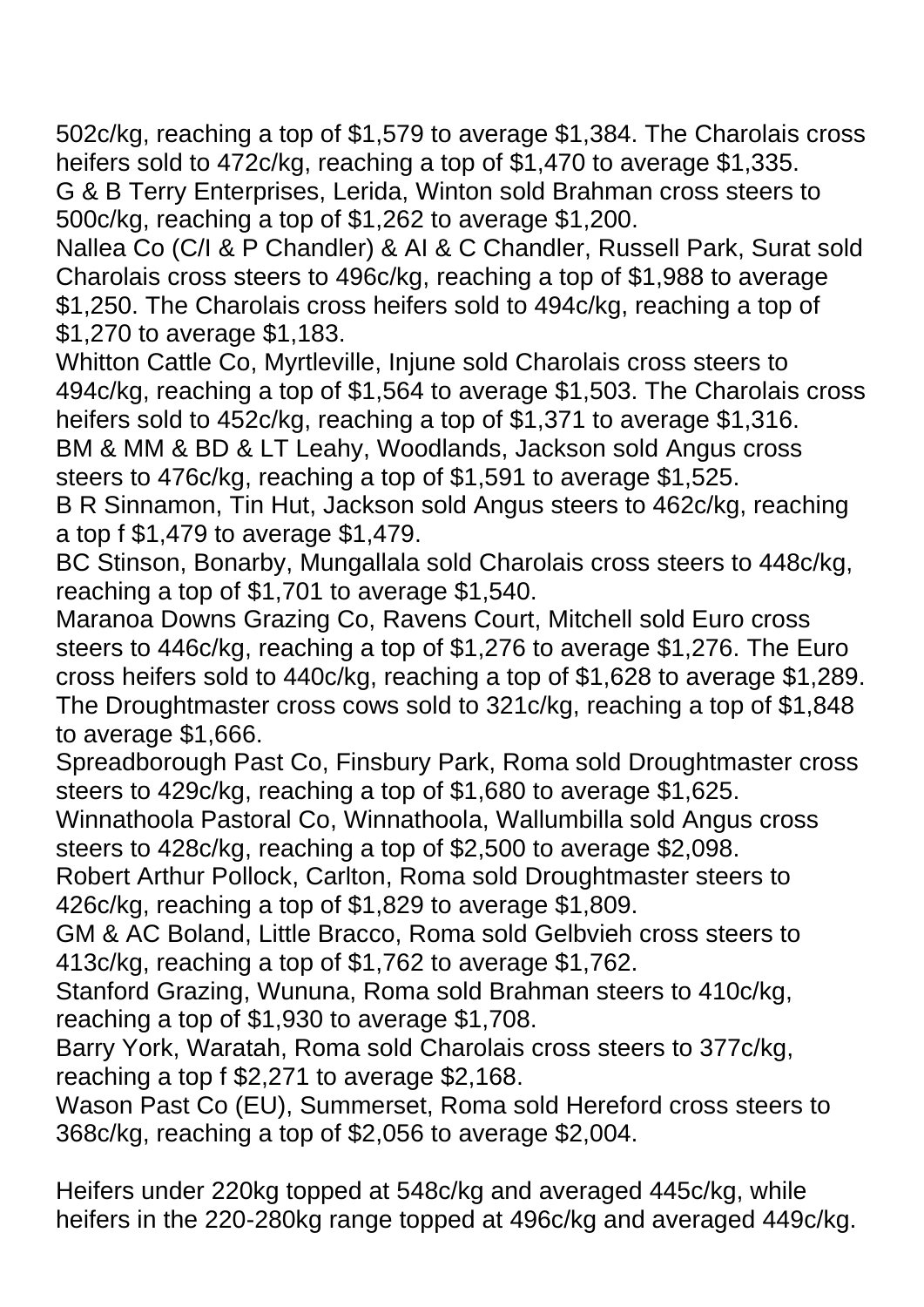Heifers in the 280-350kg range topped at 482c/kg, averaging 446c/kg. Heifers in the 350-450kg range topped at 452c/kg, averaging 409c/kg.

Tamarang Pastoral Co, Tamarang, Wallumbilla sold Charolais heifers to 510c/kg, reaching a top of \$1,505 to average \$1,042.

Douglas Cattle Co, Verniew, Mitchell sold Santa cross heifers to 496c/kg, reaching a top of \$1,296 to average \$1,179.

MJ & TC York, Hyde Park, Wallumbilla sold Simmental cross heifers to 494c/kg, reaching a top of \$1,554 to average \$1,328.

CA Flower & Co, Callitris Nth, Condamine sold Angus cross heifers to 486c/kg, reaching a top of \$1,600 to average \$1,469.

Wondolin P/CO, Wondolin, Wallumbilla sold Angus cross heifers to 462c/kg, reaching a top of \$1,668 to average \$1,511.

Keddstock Pty Ltd, Bookooi, Yuleba sold Charolais heifers to 460c/kg, reaching a top of \$1,590 to average \$1,543.

DW & SG Rowbotham, White Park, Roma sold Angus cross heifers to 454c/kg, reaching a top of \$1,529 to average \$1,415.

LJ & JA Little, Bauhinia Vale, Wandoan sold Angus cross heifers to 450c/kg, reaching a top of \$1,526 to average \$1,526.

Cows in the 300-400kg range reached 310c/kg and averaged 269c/kg, while cows in the 400kg-500kg range reached 325c/kg and averaged 289c/kg. Cows over 500kg topped at 327c/kg, averaging 316c/kg.

Reynella Grazing Co, Reynella, Charleville sold Droughtmaster cross cows to 326c/kg, reaching a top of \$1,813 to average \$1,688.

GB & MS Freshwater, Overflow, Mitchell sold Droughtmaster cross cows to 324c/kg, reaching a top of \$1,870 to average \$1,742.

Palmtree Grazing Co, Palmtree, Taroom sold Santa cows to 320c/kg, reaching a top of \$2,125 to average \$1,977.

Malcolm Burey, Back Creek, Amby sold Charolais cross cows to 320c/kg, reaching a top of \$1,773 to average \$1,773.

## *Next week PJH sell 7 th position*